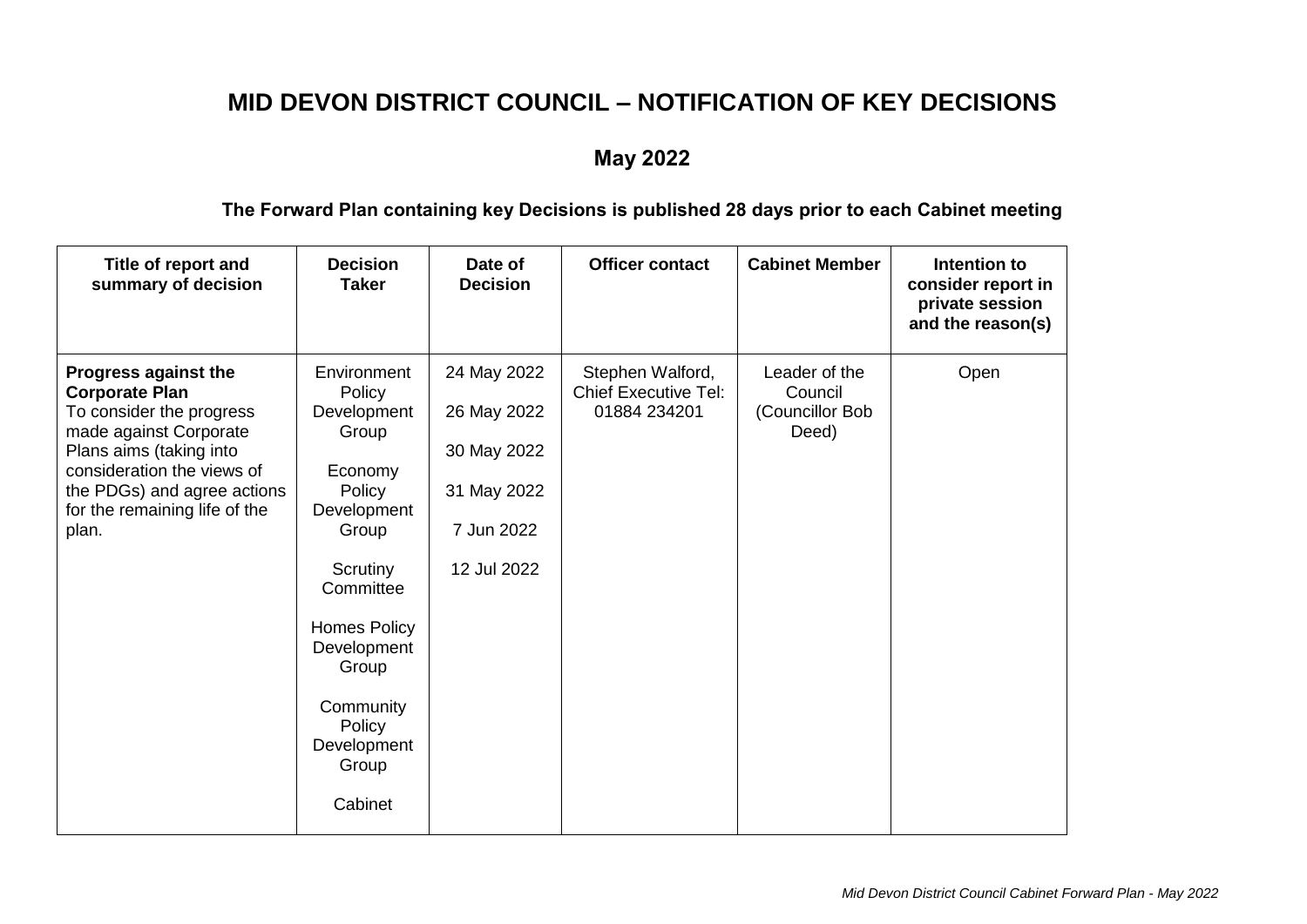| Title of report and<br>summary of decision                                                                                                                                              | <b>Decision</b><br><b>Taker</b>                        | Date of<br><b>Decision</b> | <b>Officer contact</b>                                           | <b>Cabinet Member</b>                                                                                          | Intention to<br>consider report in<br>private session<br>and the reason(s) |
|-----------------------------------------------------------------------------------------------------------------------------------------------------------------------------------------|--------------------------------------------------------|----------------------------|------------------------------------------------------------------|----------------------------------------------------------------------------------------------------------------|----------------------------------------------------------------------------|
| <b>Unauthorised Encampment</b><br><b>Policy</b><br>To receive the 3 yearly<br>review of the Unauthorised<br><b>Encampment Policy</b>                                                    | Community<br>Policy<br>Development<br>Group<br>Cabinet | 7 Jun 2022<br>12 Jul 2022  | Corporate Manager<br>for Property, Leisure<br>and Climate Change | <b>Cabinet Member</b><br>for Community<br><b>Well Being</b><br>(Councillor<br>Dennis Knowles)                  | Open                                                                       |
| <b>The Crediton Area History</b><br>& Museum Society<br>To receive business case<br>from The Crediton Area<br><b>History &amp; Museum Society</b><br>for financial support (tbc)        | Community<br>Policy<br>Development<br>Group<br>Cabinet | 7 Jun 2022<br>28 Jun 2022  |                                                                  | <b>Cabinet Member</b><br>for Community<br><b>Well Being</b><br>(Councillor<br>Dennis Knowles)                  | Open                                                                       |
| <b>Tiverton A361 Junction HIF</b><br><b>Scheme</b><br>To consider the outcome of<br>the tender process.                                                                                 | Cabinet                                                | 28 Jun 2022                | Richard Marsh,<br>Director of Place                              | <b>Cabinet Member</b><br>for Planning and<br>Economic<br>Regeneration<br>(Councillor<br>Richard<br>Chesterton) | Part exempt                                                                |
| <b>LGA Peer Challenge</b><br><b>Report</b><br>To receive the peer review<br>report as undertaken by the<br><b>Local Government</b><br>Association as part of its<br>national sector-led | Cabinet                                                | 28 Jun 2022                | Stephen Walford,<br><b>Chief Executive Tel:</b><br>01884 234201  | Leader of the<br>Council<br>(Councillor Bob<br>Deed)                                                           | Open                                                                       |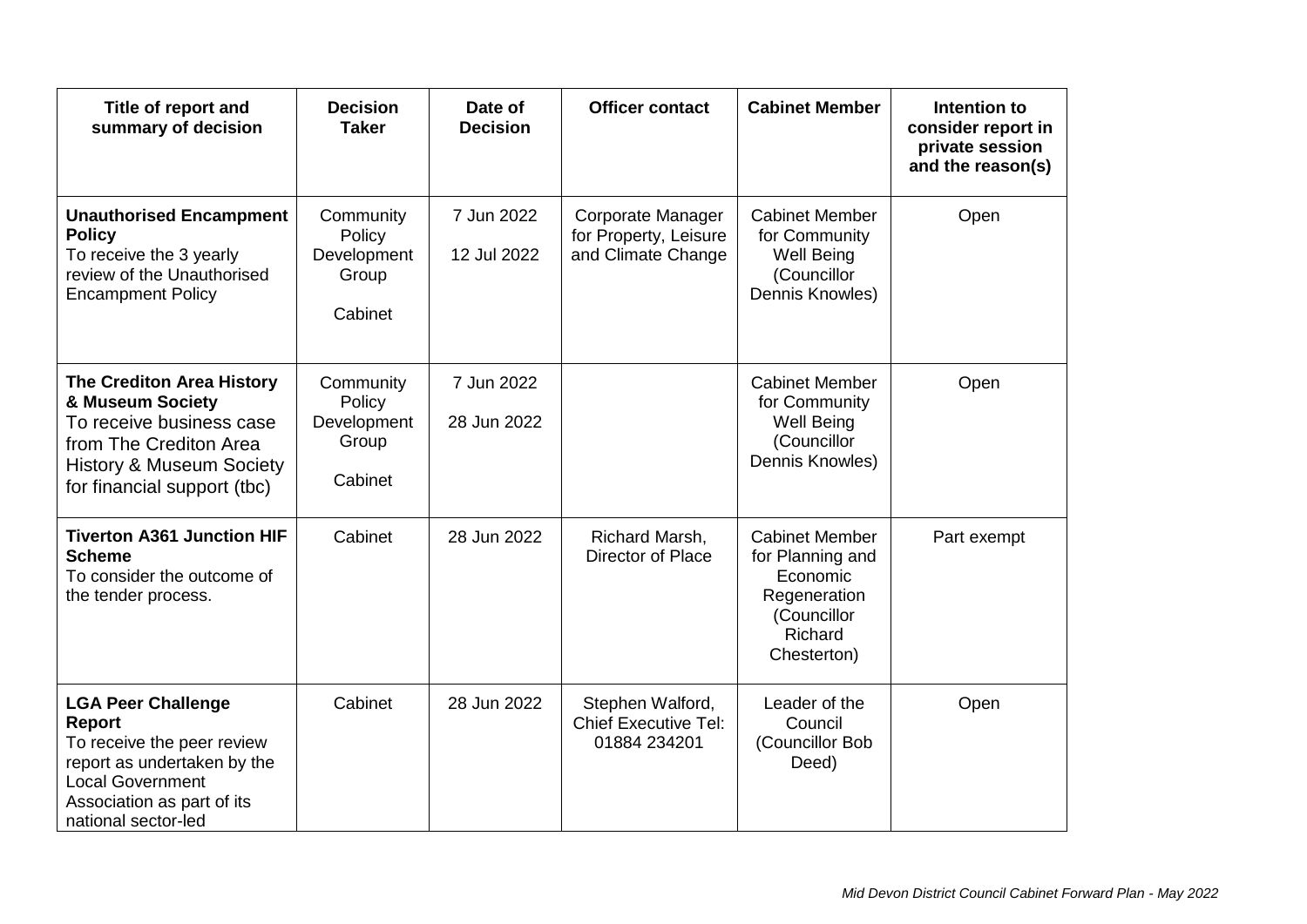| Title of report and<br>summary of decision                                                                                                                                                                      | <b>Decision</b><br><b>Taker</b> | Date of<br><b>Decision</b>  | <b>Officer contact</b>                                                   | <b>Cabinet Member</b>                                                                                          | Intention to<br>consider report in<br>private session<br>and the reason(s) |
|-----------------------------------------------------------------------------------------------------------------------------------------------------------------------------------------------------------------|---------------------------------|-----------------------------|--------------------------------------------------------------------------|----------------------------------------------------------------------------------------------------------------|----------------------------------------------------------------------------|
| improvement programme<br>and to consider the<br>recommendations contained<br>therein.                                                                                                                           |                                 |                             |                                                                          |                                                                                                                |                                                                            |
| <b>Mid Devon (Public Spaces</b><br><b>Protection) (Dog Control)</b><br>Order 2021 - Variation<br>Following objections to the<br>variation in one of the areas,<br>further consideration is<br>required.         | Cabinet                         | 28 Jun 2022                 | Darren Beer,<br><b>Operations Manager</b><br>for Street Scene            | <b>Cabinet Member</b><br>for the<br>Environment and<br><b>Climate Change</b><br>(Councillor Colin<br>Slade)    | Open                                                                       |
| <b>Levelling Up Fund Bid and</b><br><b>Cullompton Town Centre</b><br><b>Relief Road - update</b><br>To consider a report with<br>regard to a LUF Bid and to<br>receive an update with<br>regard to the project. | Cabinet                         | 28 Jun 2022                 | Richard Marsh,<br>Director of Place                                      | <b>Cabinet Member</b><br>for Planning and<br>Economic<br>Regeneration<br>(Councillor<br>Richard<br>Chesterton) | Open                                                                       |
| <b>Financial Outturn</b><br>To receive the outturn for the<br>2021-22 financial year                                                                                                                            | Cabinet                         | 28 Jun 2022                 | Andrew Jarrett,<br>Deputy Chief<br>Executive (S151)<br>Tel: 01884 234242 | <b>Cabinet Member</b><br>for Finance<br>(Councillor<br>Andrew Moore)                                           | Open                                                                       |
| <b>Crediton Neighbourhood</b><br>Plan                                                                                                                                                                           | Cabinet                         | Not before<br>28th Jun 2022 | Richard Marsh,<br>Director of Place                                      | <b>Cabinet Member</b><br>for Planning and                                                                      | Open                                                                       |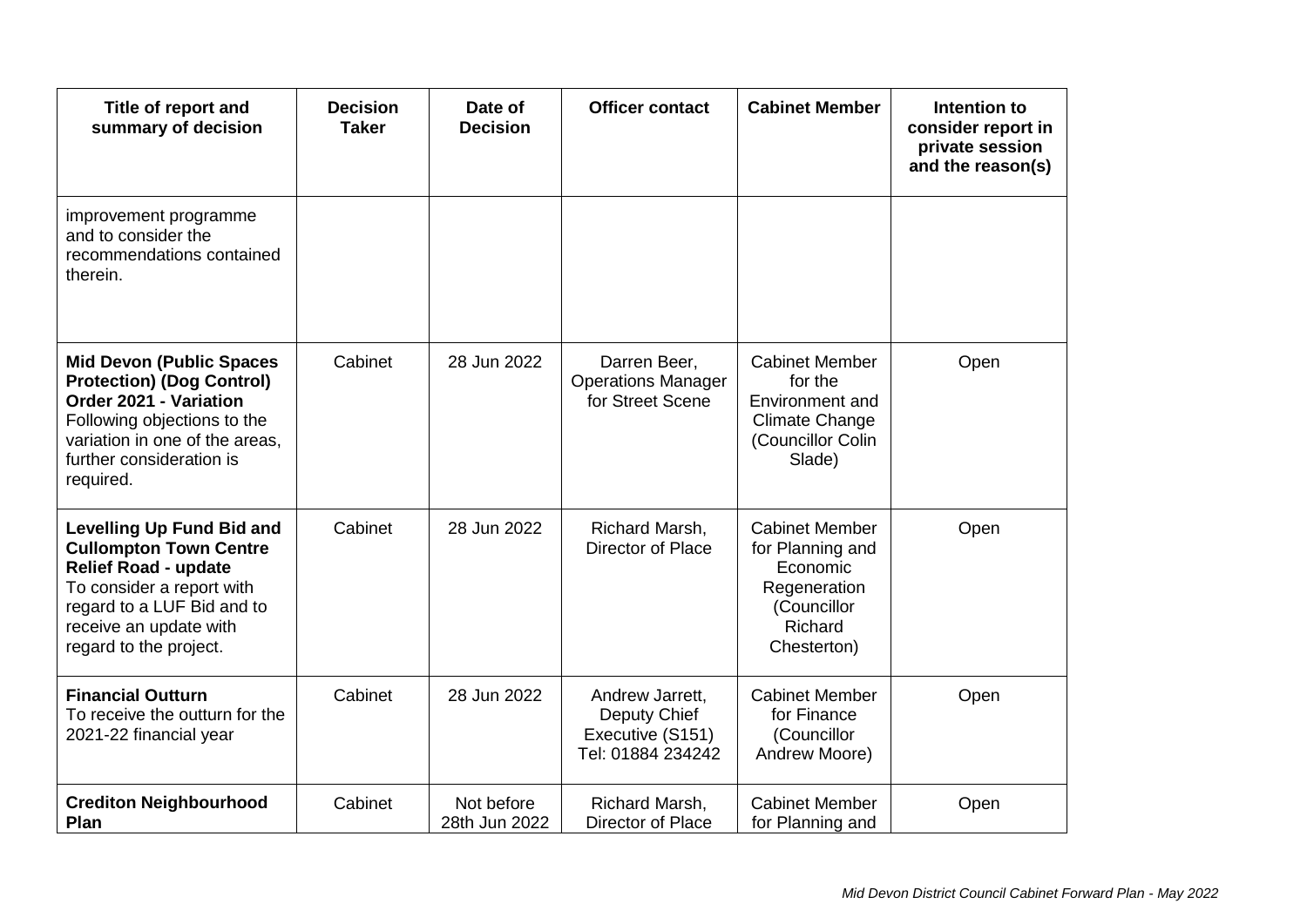| Title of report and<br>summary of decision                                                                       | <b>Decision</b><br><b>Taker</b> | Date of<br><b>Decision</b> | <b>Officer contact</b>                                                                                   | <b>Cabinet Member</b>                                                                                          | Intention to<br>consider report in<br>private session<br>and the reason(s) |
|------------------------------------------------------------------------------------------------------------------|---------------------------------|----------------------------|----------------------------------------------------------------------------------------------------------|----------------------------------------------------------------------------------------------------------------|----------------------------------------------------------------------------|
| To agree the Examiner's<br>modifications and proceed to<br>a referendum.                                         |                                 |                            |                                                                                                          | Economic<br>Regeneration<br>(Councillor<br>Richard<br>Chesterton)                                              |                                                                            |
| <b>UK Shared Prosperity</b><br><b>Fund</b><br>To consider a plan for<br>approval.                                | Cabinet                         | 12 Jul 2022                | Richard Marsh,<br>Director of Place                                                                      | <b>Cabinet Member</b><br>for Planning and<br>Economic<br>Regeneration<br>(Councillor<br>Richard<br>Chesterton) | Open                                                                       |
| <b>South West Mutual Bank</b><br><b>Update</b><br>To receive an update                                           | Cabinet                         | 12 Jul 2022                | Andrew Jarrett,<br>Deputy Chief<br>Executive (S151)<br>Tel: 01884 234242                                 | <b>Cabinet Member</b><br>for Finance<br>(Councillor<br>Andrew Moore)                                           | Open                                                                       |
| <b>Cullompton Town Centre</b><br><b>Masterplan and Delivery</b><br><b>Plan SPD</b><br>To consider the masterplan | Cabinet<br>Council              | 12 Jul 2022<br>31 Aug 2022 | Adrian Welsh,<br><b>Strategic Manager</b><br>for Growth,<br>Economy and<br>Delivery Tel: 01884<br>234398 | <b>Cabinet Member</b><br>for Planning and<br>Economic<br>Regeneration<br>(Councillor<br>Richard<br>Chesterton) | Open                                                                       |
| <b>Custom and Self Build</b>                                                                                     | Cabinet                         | 12 Jul 2022                | Tristan Peat,                                                                                            | <b>Cabinet Member</b>                                                                                          | Open                                                                       |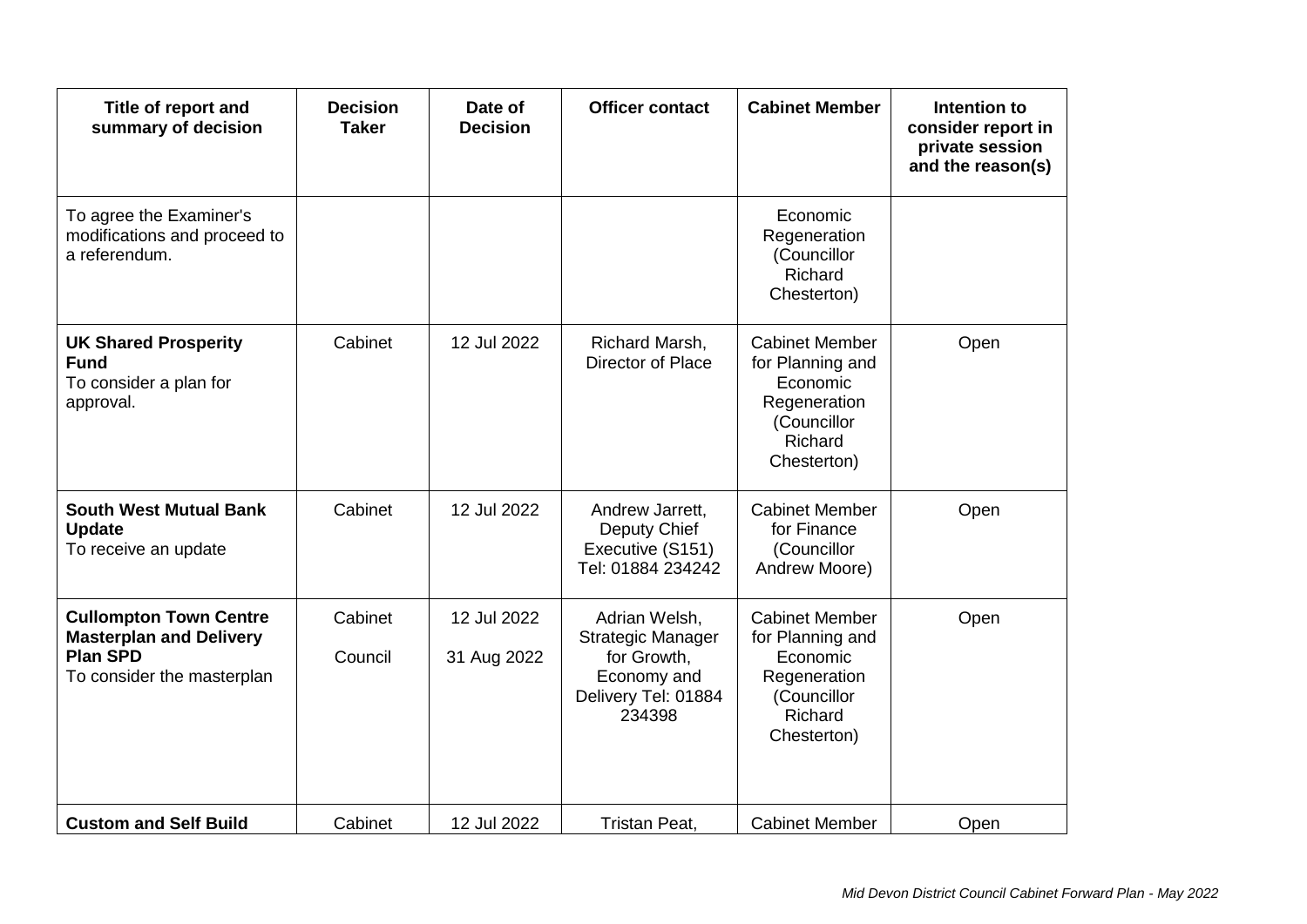| Title of report and<br>summary of decision                                                                                                                                                    | <b>Decision</b><br><b>Taker</b>                          | Date of<br><b>Decision</b> | <b>Officer contact</b>                                                                                                          | <b>Cabinet Member</b>                                                                                              | Intention to<br>consider report in<br>private session<br>and the reason(s) |
|-----------------------------------------------------------------------------------------------------------------------------------------------------------------------------------------------|----------------------------------------------------------|----------------------------|---------------------------------------------------------------------------------------------------------------------------------|--------------------------------------------------------------------------------------------------------------------|----------------------------------------------------------------------------|
| <b>Supplementary Planning</b><br><b>Document</b><br>To consider a draft SPD for<br>consultation                                                                                               |                                                          |                            | <b>Forward Planning</b><br><b>Team Leader</b>                                                                                   | for Planning and<br>Economic<br>Regeneration<br>(Councillor<br>Richard<br>Chesterton)                              |                                                                            |
| <b>Culm - Garden Village</b><br><b>Masterplan</b><br>To consider a masterplan for<br>consultation.                                                                                            | Cabinet                                                  | 12 Jul 2022                | Tina Maryan, Area<br><b>Planning Officer</b>                                                                                    | <b>Cabinet Member</b><br>for Planning and<br>Economic<br>Regeneration<br>(Councillor<br>Richard<br>Chesterton)     | Open                                                                       |
| <b>Non Statutory Interim</b><br><b>Policy Statement on</b><br><b>Planning for Climate</b><br>Change<br>To consider the policy<br>statement                                                    | Cabinet                                                  | 9 Aug 2022                 | Tristan Peat,<br><b>Forward Planning</b><br><b>Team Leader</b>                                                                  | <b>Cabinet Member</b><br>for Planning and<br>Economic<br>Regeneration<br>(Councillor<br>Richard<br>Chesterton)     | Open                                                                       |
| <b>Play Area Safety</b><br><b>Inspection Policy</b><br>To receive the 3 yearly<br>review of the Play Area<br><b>Safety Inspection Policy</b><br>and if appropriate make<br>recommendations to | Environment<br>Policy<br>Development<br>Group<br>Cabinet | 19 Jul 2022<br>9 Aug 2022  | Corporate Manager<br>for Property, Leisure<br>and Climate Change<br>Andrew Busby,<br>Corporate Manager<br>for Property, Leisure | <b>Cabinet Member</b><br>for the<br><b>Environment and</b><br><b>Climate Change</b><br>(Councillor Colin<br>Slade) | Open                                                                       |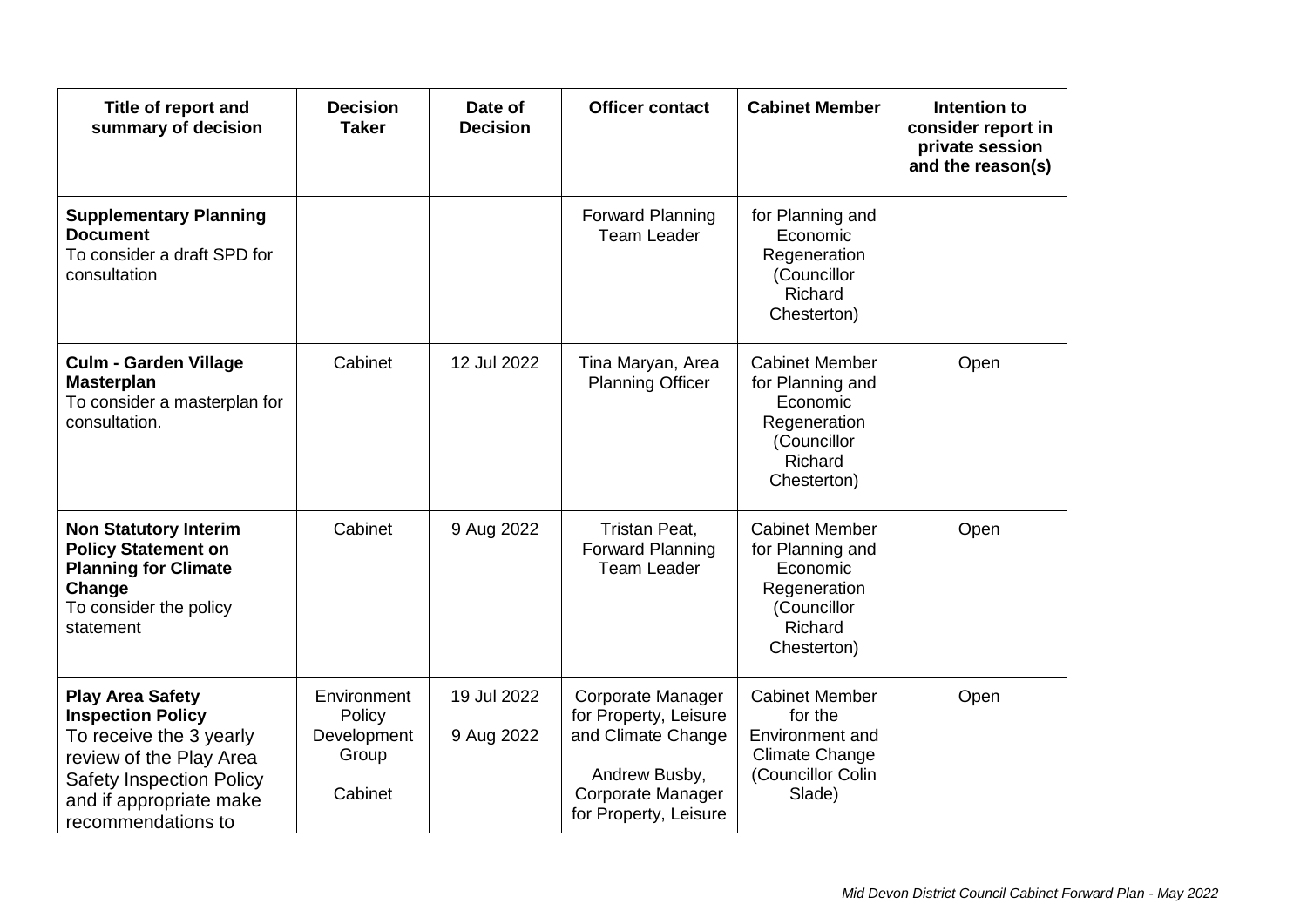| Title of report and<br>summary of decision                                                                              | <b>Decision</b><br><b>Taker</b>                      | Date of<br><b>Decision</b> | <b>Officer contact</b>                  | <b>Cabinet Member</b>                                                                                          | Intention to<br>consider report in<br>private session<br>and the reason(s) |
|-------------------------------------------------------------------------------------------------------------------------|------------------------------------------------------|----------------------------|-----------------------------------------|----------------------------------------------------------------------------------------------------------------|----------------------------------------------------------------------------|
| Cabinet on 9 August 2022                                                                                                |                                                      |                            | and Climate Change<br>Tel: 01884 234948 |                                                                                                                |                                                                            |
| <b>Economic Recovery Plan</b><br>To receive the draft Local<br>Economic Recovery Plan                                   | Economy<br>Policy<br>Development<br>Group<br>Cabinet | 21 Jul 2022<br>9 Aug 2022  | Richard Marsh,<br>Director of Place     | <b>Cabinet Member</b><br>for Planning and<br>Economic<br>Regeneration<br>(Councillor<br>Richard<br>Chesterton) | Open                                                                       |
| <b>Shopfront Enhancement</b><br><b>Scheme</b><br>To receive a report regarding<br>the Shopfront Enhancement<br>Scheme   | Economy<br>Policy<br>Development<br>Group<br>Cabinet | 21 Jul 2022<br>9 Aug 2022  | Richard Marsh,<br>Director of Place     | <b>Cabinet Member</b><br>for Planning and<br>Economic<br>Regeneration<br>(Councillor<br>Richard<br>Chesterton) | Open                                                                       |
| <b>Market Environmental</b><br><b>Strategy</b><br>To receive a report regarding<br>the Market Environmental<br>Strategy | Economy<br>Policy<br>Development<br>Group<br>Cabinet | 21 Jul 2022<br>9 Aug 2022  | Richard Marsh,<br>Director of Place     | <b>Cabinet Member</b><br>for Planning and<br>Economic<br>Regeneration<br>(Councillor<br>Richard<br>Chesterton) | Open                                                                       |
| <b>Meeting Housing Needs</b><br><b>SPD</b><br>To recommend a draft for                                                  | <b>Homes Policy</b><br>Development<br>Group          | 26 Jul 2022<br>9 Aug 2022  |                                         | <b>Cabinet Member</b><br>for Housing and<br><b>Property Services</b>                                           | Open                                                                       |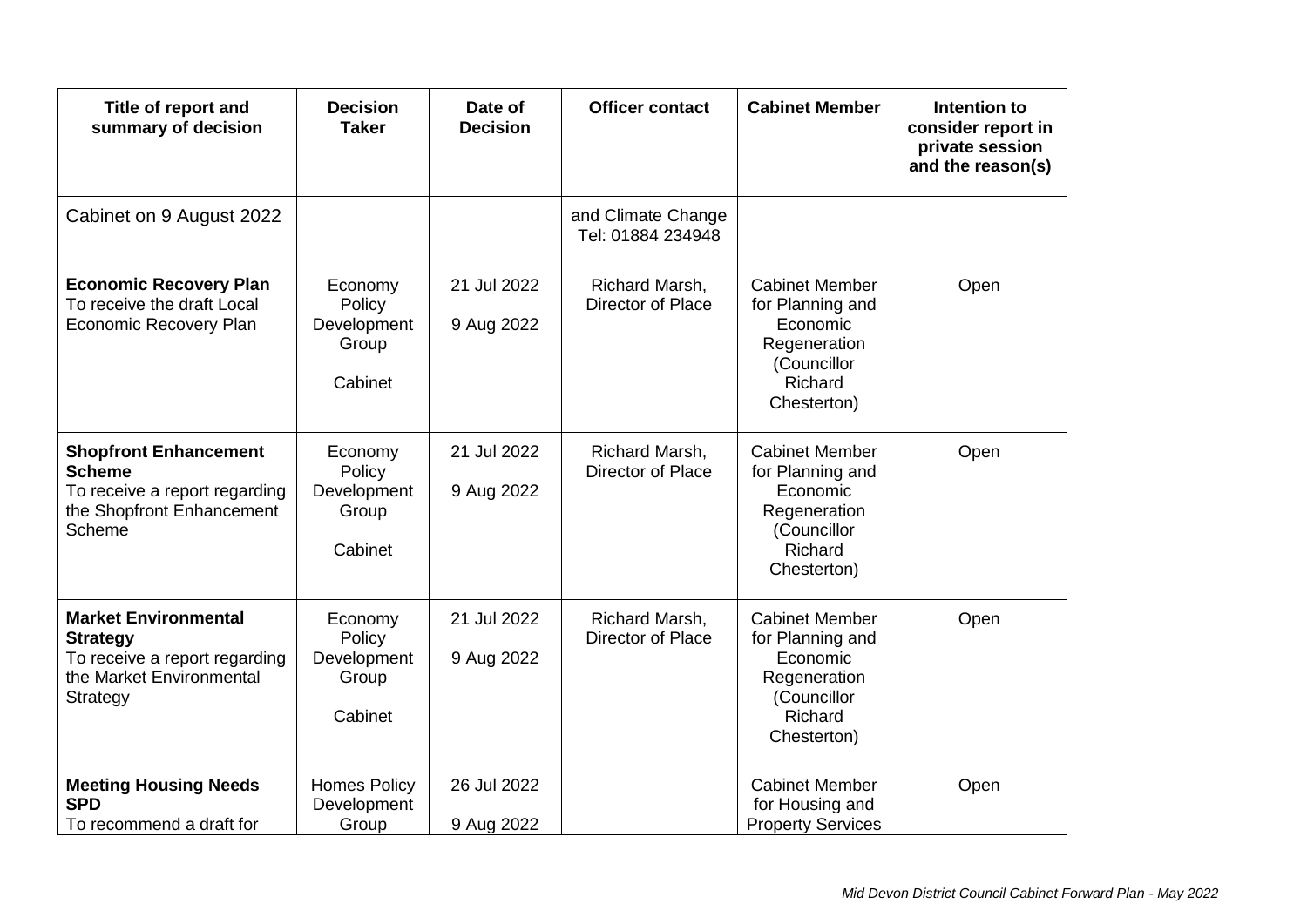| Title of report and<br>summary of decision                                                                                         | <b>Decision</b><br><b>Taker</b>                        | Date of<br><b>Decision</b> | <b>Officer contact</b>                                                                                              | <b>Cabinet Member</b>                                                                                | Intention to<br>consider report in<br>private session<br>and the reason(s) |
|------------------------------------------------------------------------------------------------------------------------------------|--------------------------------------------------------|----------------------------|---------------------------------------------------------------------------------------------------------------------|------------------------------------------------------------------------------------------------------|----------------------------------------------------------------------------|
| consultation to the Cabinet                                                                                                        | Cabinet                                                |                            |                                                                                                                     | (Councillor Stuart<br>Penny)                                                                         |                                                                            |
| Neighbourhood &<br><b>Community Standard</b><br><b>Policy</b><br>To consider<br>revised<br>a<br>policy.                            | <b>Homes Policy</b><br>Development<br>Group<br>Cabinet | 26 Jul 2022<br>9 Aug 2022  | Simon Newcombe,<br><b>Corporate Manager</b><br>for Public Health,<br>Regulation and<br>Housing Tel: 01884<br>244615 | <b>Cabinet Member</b><br>for Housing and<br><b>Property Services</b><br>(Councillor Stuart<br>Penny) | Open                                                                       |
| <b>HRA Fees and Charges</b><br>consider<br>fees<br>To<br>and<br>charges.                                                           | <b>Homes Policy</b><br>Development<br>Group<br>Cabinet | 26 Jul 2022<br>9 Aug 2022  | Simon Newcombe,<br>Corporate Manager<br>for Public Health,<br>Regulation and<br>Housing Tel: 01884<br>244615        | <b>Cabinet Member</b><br>for Housing and<br><b>Property Services</b><br>(Councillor Stuart<br>Penny) | Open                                                                       |
| <b>Town and Parish Charter</b><br>To receive the 3 yearly<br>review of the Town and<br>Parish Charter                              | Community<br>Policy<br>Development<br>Group<br>Cabinet | 2 Aug 2022<br>6 Sep 2022   | <b>Forward Planning</b><br><b>Team Leader</b><br>Tristan Peat,<br><b>Forward Planning</b><br><b>Team Leader</b>     | <b>Cabinet Member</b><br>for Community<br><b>Well Being</b><br>(Councillor<br>Dennis Knowles)        | Open                                                                       |
| Mid Devon as a Trauma<br><b>Informed Council</b><br>To receive details of how<br>the Council can become<br>Trauma Informed and the | Community<br>Policy<br>Development<br>Group<br>Cabinet | 2 Aug 2022<br>6 Sep 2022   | <b>Corporate Manager</b><br>for Public Health,<br>Regulation and<br>Housing<br>Simon Newcombe,                      | <b>Cabinet Member</b><br>for Community<br><b>Well Being</b><br>(Councillor<br>Dennis Knowles)        | Open                                                                       |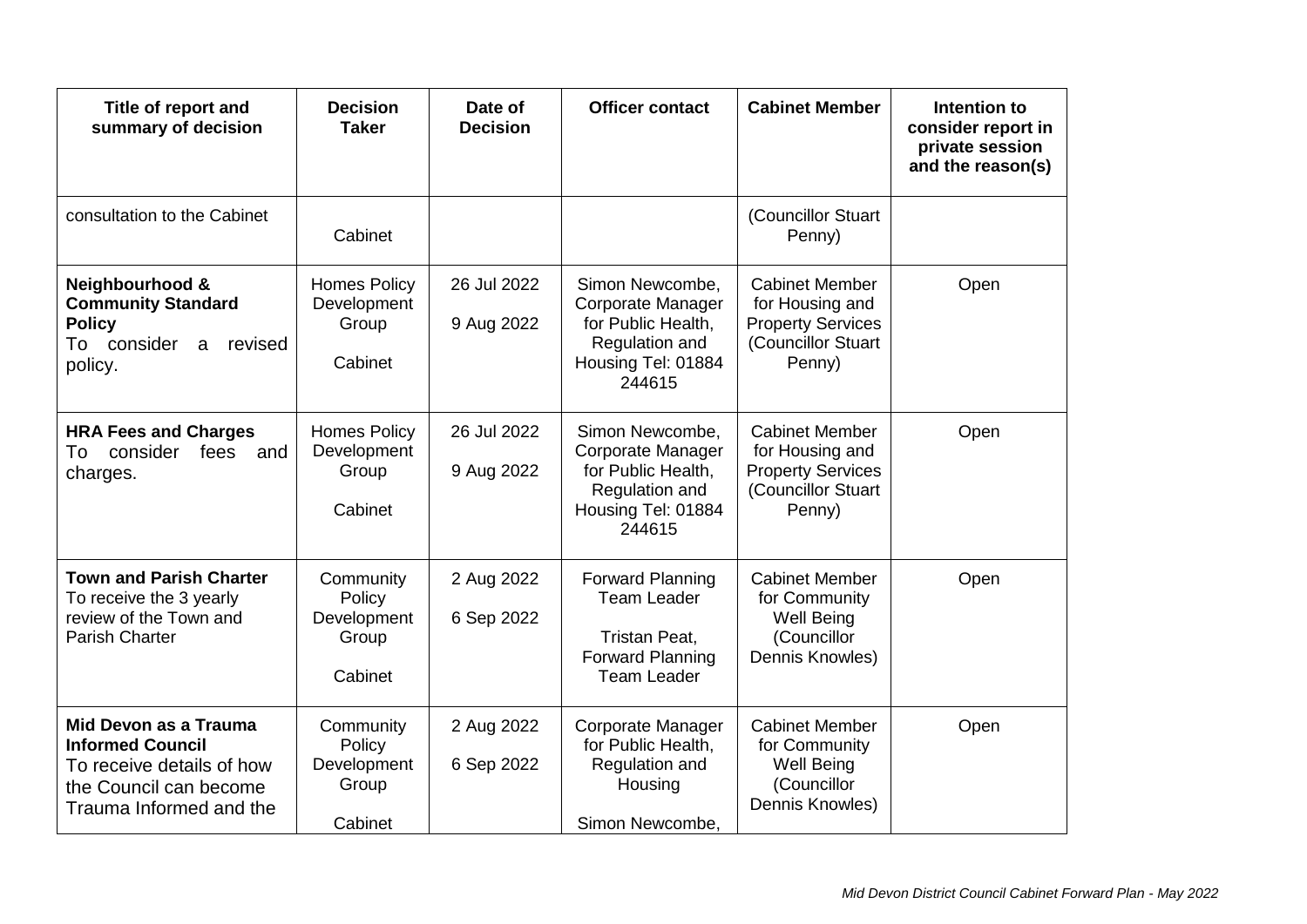| Title of report and<br>summary of decision                                                                                       | <b>Decision</b><br><b>Taker</b> | Date of<br><b>Decision</b> | <b>Officer contact</b>                                                                    | <b>Cabinet Member</b>                                                                                          | Intention to<br>consider report in<br>private session<br>and the reason(s) |
|----------------------------------------------------------------------------------------------------------------------------------|---------------------------------|----------------------------|-------------------------------------------------------------------------------------------|----------------------------------------------------------------------------------------------------------------|----------------------------------------------------------------------------|
| steps required and costs<br>associated with this and<br>whether to recommend the<br>approach to the Cabinet.                     |                                 |                            | Corporate Manager<br>for Public Health,<br>Regulation and<br>Housing Tel: 01884<br>244615 |                                                                                                                |                                                                            |
| <b>Crediton Masterplan -</b><br><b>Procurement</b><br>To consider the procurement<br>of services for the Crediton<br>Masterplan. | Cabinet                         | 9 Aug 2022                 | Richard Marsh,<br>Director of Place                                                       | <b>Cabinet Member</b><br>for Planning and<br>Economic<br>Regeneration<br>(Councillor<br>Richard<br>Chesterton) | Part exempt                                                                |
| <b>Air Quality Supplementary</b><br><b>Planning Document for</b><br>consultation<br>To consider an Air Quality<br><b>SPD</b>     | Cabinet                         | Not before 9th<br>Aug 2022 | Director of Place                                                                         | <b>Cabinet Member</b><br>for Planning and<br>Economic<br>Regeneration<br>(Councillor<br>Richard<br>Chesterton) | Open                                                                       |
| <b>Crediton NHS Hub Phase 2</b><br>To consider a funding<br>request.                                                             | Cabinet                         | 6 Sep 2022                 | Andrew Jarrett,<br>Deputy Chief<br>Executive (S151)<br>Tel: 01884 234242                  | <b>Cabinet Member</b><br>for Finance<br>(Councillor<br>Andrew Moore)                                           | Part exempt                                                                |
| <b>Tiverton EUE Area B</b><br><b>Masterplan</b><br>To consider the outcome of                                                    | Cabinet                         | 6 Sep 2022                 | Richard Marsh,<br>Director of Place                                                       | <b>Cabinet Member</b><br>for Planning and<br>Economic                                                          | Open                                                                       |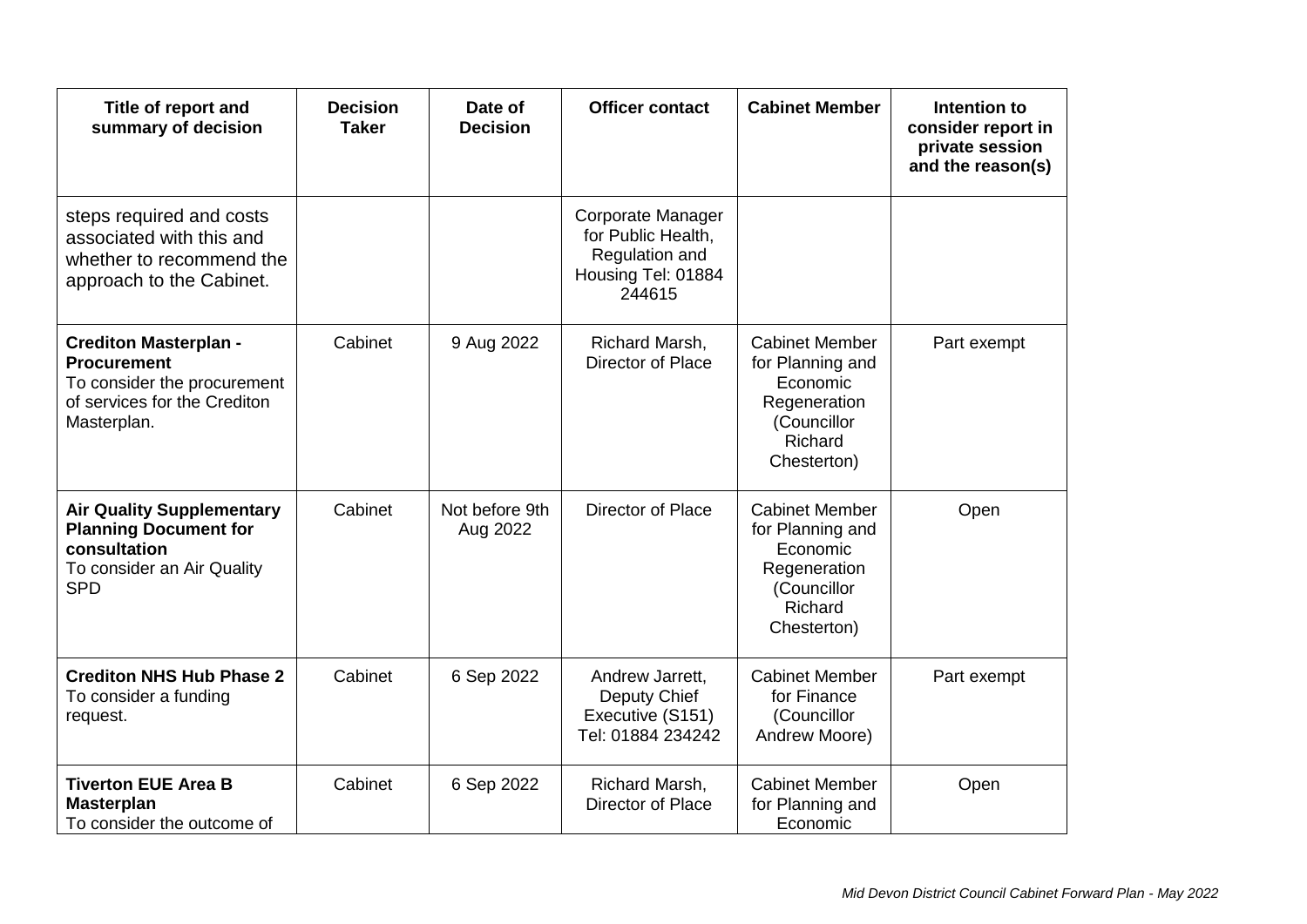| Title of report and<br>summary of decision                                                                                        | <b>Decision</b><br><b>Taker</b>                        | Date of<br><b>Decision</b> | <b>Officer contact</b>                                                                                              | <b>Cabinet Member</b>                                                                                          | Intention to<br>consider report in<br>private session<br>and the reason(s) |
|-----------------------------------------------------------------------------------------------------------------------------------|--------------------------------------------------------|----------------------------|---------------------------------------------------------------------------------------------------------------------|----------------------------------------------------------------------------------------------------------------|----------------------------------------------------------------------------|
| the playing pitch and sports<br>provision review                                                                                  |                                                        |                            |                                                                                                                     | Regeneration<br>(Councillor<br>Richard<br>Chesterton)                                                          |                                                                            |
| <b>Tiverton Town Centre</b><br><b>Masterplan</b><br>To agree the draft<br>masterplan for public<br>consultation.                  | Cabinet                                                | Not before 6th<br>Sep 2022 | Richard Marsh,<br>Director of Place                                                                                 | <b>Cabinet Member</b><br>for Planning and<br>Economic<br>Regeneration<br>(Councillor<br>Richard<br>Chesterton) | Open                                                                       |
| <b>Review of Development</b><br><b>Management -</b><br><b>Discretionary Fees</b><br>To consider a review of<br>discretionary fees | Cabinet                                                | 6 Sep 2022                 | Director of Place                                                                                                   | <b>Cabinet Member</b><br>for Planning and<br>Economic<br>Regeneration<br>(Councillor<br>Richard<br>Chesterton) | Open                                                                       |
| <b>Asbestos Management</b><br>Plan<br>To<br>consider<br>revised<br>a<br>plan.                                                     | <b>Homes Policy</b><br>Development<br>Group<br>Cabinet | 20 Sep 2022<br>4 Oct 2022  | Simon Newcombe,<br><b>Corporate Manager</b><br>for Public Health,<br>Regulation and<br>Housing Tel: 01884<br>244615 | <b>Cabinet Member</b><br>for Housing and<br><b>Property Services</b><br>(Councillor Stuart<br>Penny)           | Open                                                                       |
| <b>Housing Assistance Policy</b>                                                                                                  | <b>Homes Policy</b><br>Development                     | 20 Sep 2022                | Simon Newcombe,<br>Corporate Manager                                                                                | <b>Cabinet Member</b><br>for Housing and                                                                       | Open                                                                       |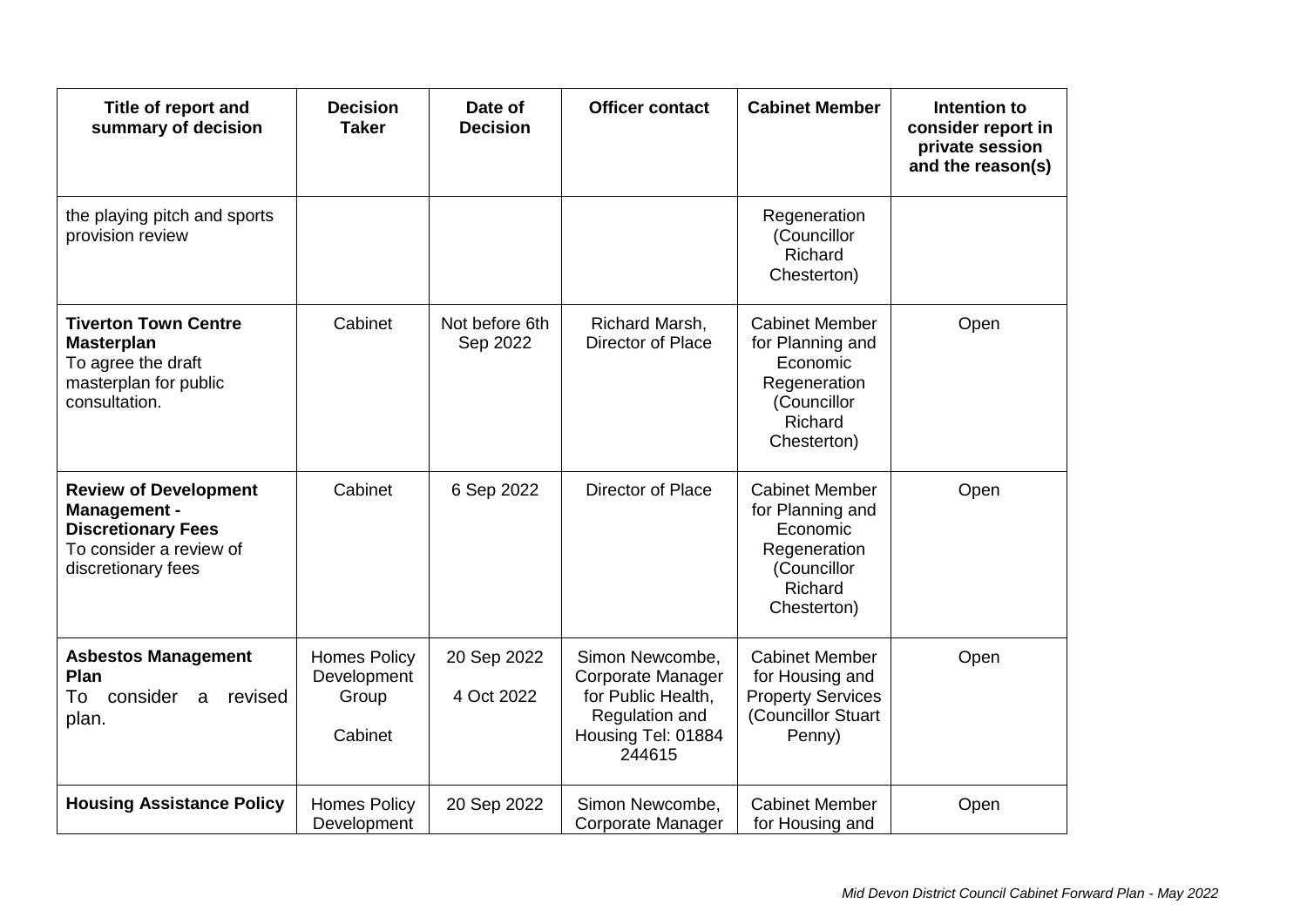| Title of report and<br>summary of decision                                                                                                 | <b>Decision</b><br><b>Taker</b>                        | Date of<br><b>Decision</b> | <b>Officer contact</b>                                                                                                | <b>Cabinet Member</b>                                                                                     | Intention to<br>consider report in<br>private session<br>and the reason(s) |
|--------------------------------------------------------------------------------------------------------------------------------------------|--------------------------------------------------------|----------------------------|-----------------------------------------------------------------------------------------------------------------------|-----------------------------------------------------------------------------------------------------------|----------------------------------------------------------------------------|
| consider<br>revised<br>To<br>a<br>policy.                                                                                                  | Group<br>Cabinet                                       | 4 Oct 2022                 | for Public Health,<br>Regulation and<br>Housing Tel: 01884<br>244615                                                  | <b>Property Services</b><br>(Councillor Stuart<br>Penny)                                                  |                                                                            |
| <b>Private Sector Housing</b><br><b>Fees and Charges</b><br>To consider revised fees<br>and charges.                                       | <b>Homes Policy</b><br>Development<br>Group<br>Cabinet | 20 Sep 2022<br>4 Oct 2022  | Simon Newcombe,<br><b>Corporate Manager</b><br>for Public Health,<br>Regulation and<br>Housing Tel: 01884<br>244615   | <b>Cabinet Member</b><br>for Housing and<br><b>Property Services</b><br>(Councillor Stuart<br>Penny)      | Open                                                                       |
| <b>Channel Access Policy</b><br>To consider a revised Policy                                                                               | Cabinet                                                | 4 Oct 2022                 | Lisa Lewis,<br>Corporate Manager<br>for Business<br>Transformation and<br>Customer<br>Engagement Tel:<br>01884 234981 | Cabinet for the<br>Working<br>Environment and<br><b>Support Services</b><br>(Councillor Clive<br>Eginton) | Open                                                                       |
| <b>Post Hill Tiverton-Tender</b><br>results and project award<br>for 70 Council homes<br>To consider the outcome of<br>the tender process. | Cabinet                                                | 4 Oct 2022                 | Andrew Busby,<br><b>Corporate Manager</b><br>for Property, Leisure<br>and Climate Change<br>Tel: 01884 234948         | <b>Cabinet Member</b><br>for Housing and<br><b>Property Services</b><br>(Councillor Stuart<br>Penny)      | Part exempt                                                                |
| <b>Strategic Allocations</b><br><b>Policy &amp; Strategic Tenancy</b><br><b>Strategy</b>                                                   | <b>Homes Policy</b><br>Development<br>Group            | 15 Nov 2022<br>29 Nov 2022 | Simon Newcombe,<br><b>Corporate Manager</b><br>for Public Health,<br>Regulation and                                   | <b>Cabinet Member</b><br>for Housing and<br><b>Property Services</b><br>(Councillor Stuart                | Open                                                                       |